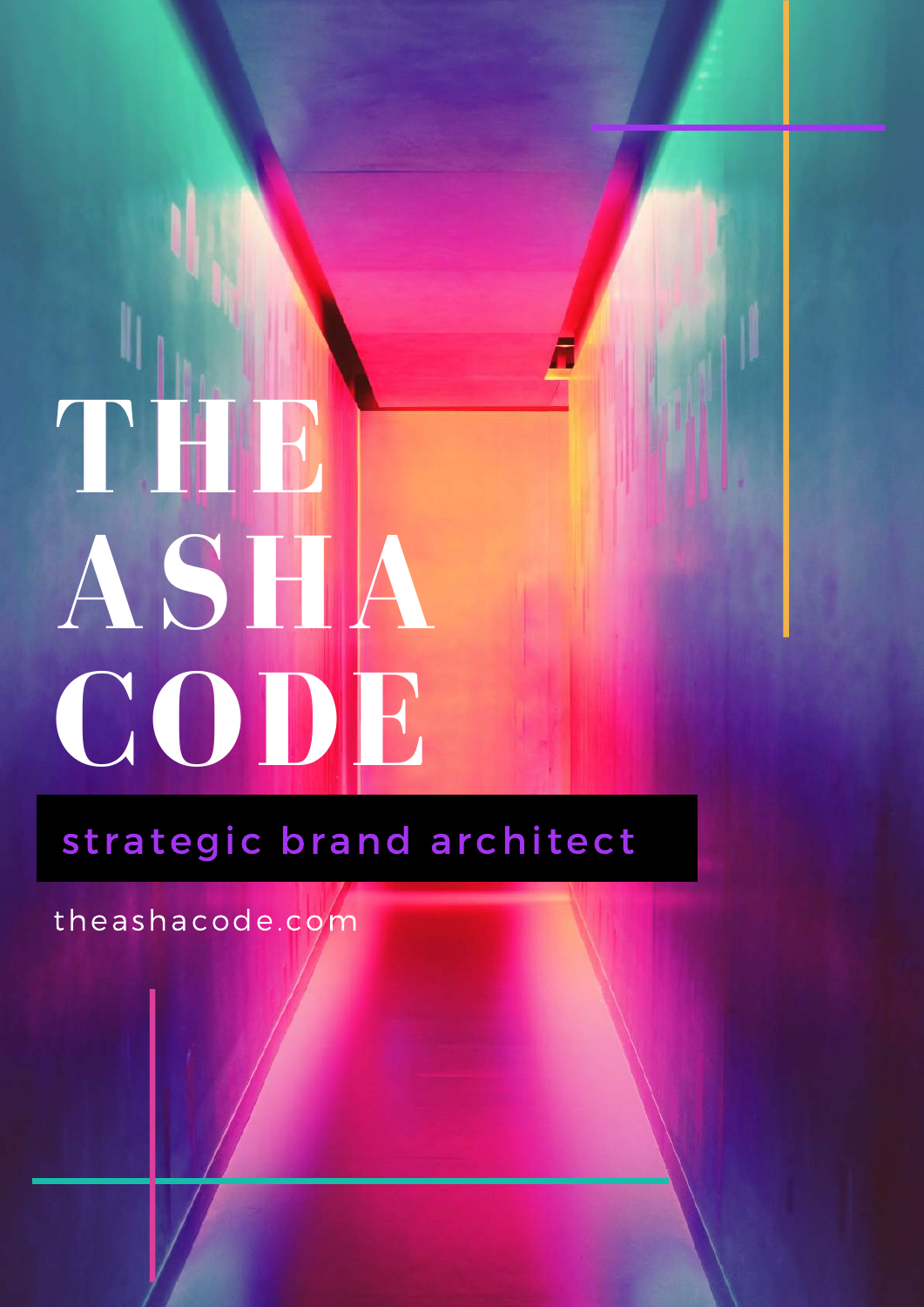# **ASHA ETHOS**

When it comes down to it, your brand live and die by your ability to remain authentic. Your authenticity is your competitive advantage. It creates an environment for your passion and purpose to connect and create honest relationships in the hearts of your customers, clients and consumers. It's really that simple.

In a world where brands sacrifice anything to stay relevant, they risk lósing the very essence that makes appealing in the first place. Consumers don't identify with compromise; they identify with integrity, originality, and truth. In other words, authenticity, your story.

The ASHA Code helps brands discover their authenticity and embed it into the framework of all strategy. It's not for the faint of heart, but, figuring out who you are through and through, is what will help you succeed.

WE DEFINE THE UNION OF BOTH THE EMOTIONAL & FUNCTIONAL ELEMENTS OF YOUR BRAND VISION.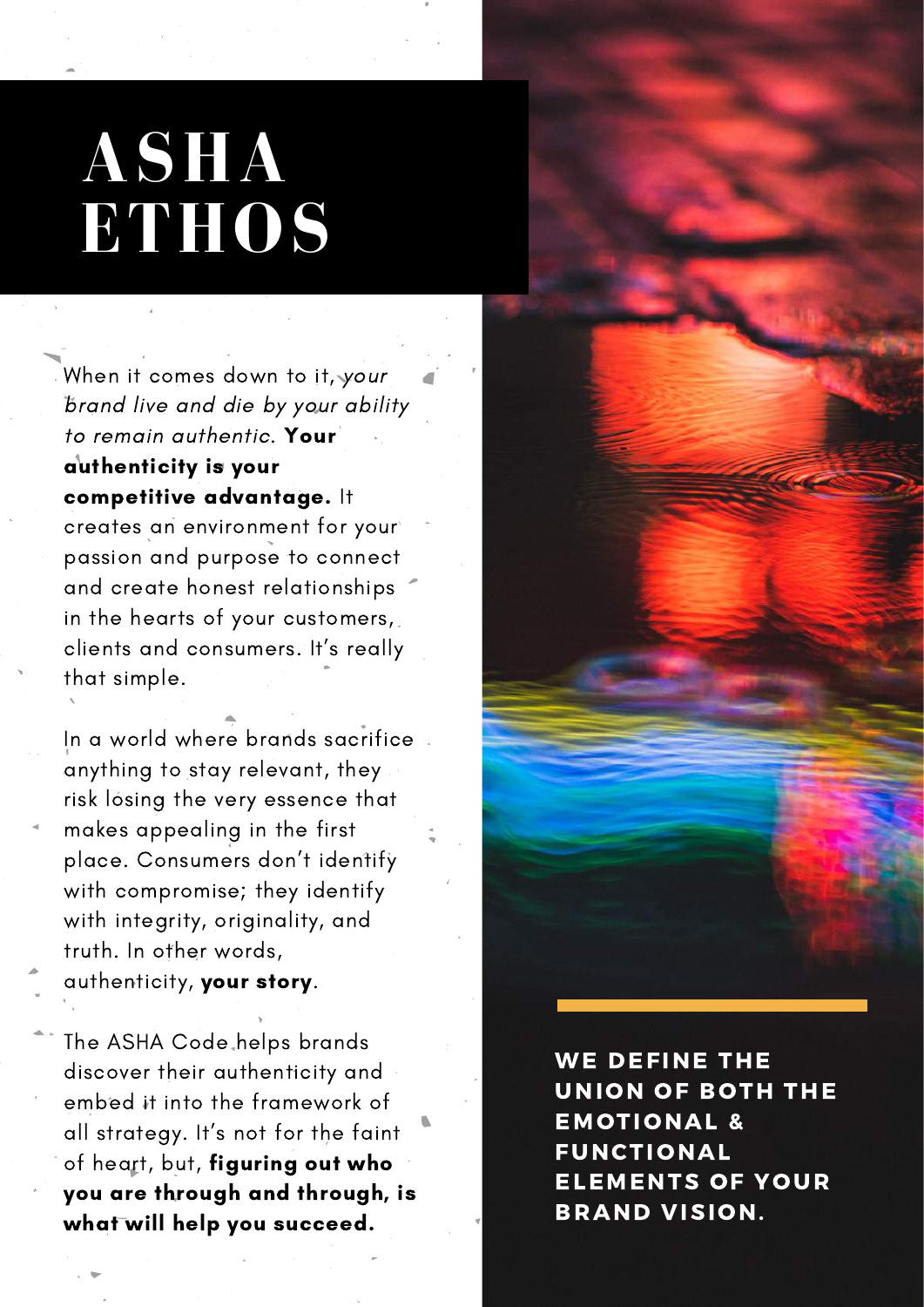### **ASPIRATION**



Who you are and who you want to become. It's a process of intention, where we uncover the soul of your brand. It defines purpose, positioning and differentiation. It's a product of vision and values and understanding you aim to serve.

## **STRATEGY**

Creating a well defined strategy encompasses all aspects of "the business" but is directly connected to consumer needs and emotions. Brands aren't built overnight, thus a true brand strategy is focused on long-term goals and sustainable growth.

#### **HEART**



Your heart is in your brand expression. Who you are & how you tell your story. It's how we communicate your brand to the world. Your authentic narrative, how you show up, is a unique harmony of words and images that capture and express who you are.

#### **ALIGNMENT**

Building and maintaining a strong brand starts from within, and alignment ensures you keep the same energy. After the work it takes to define your voice, this critical process of ensures your brand experience is fresh, dynamic and consistently deployed across all channels.